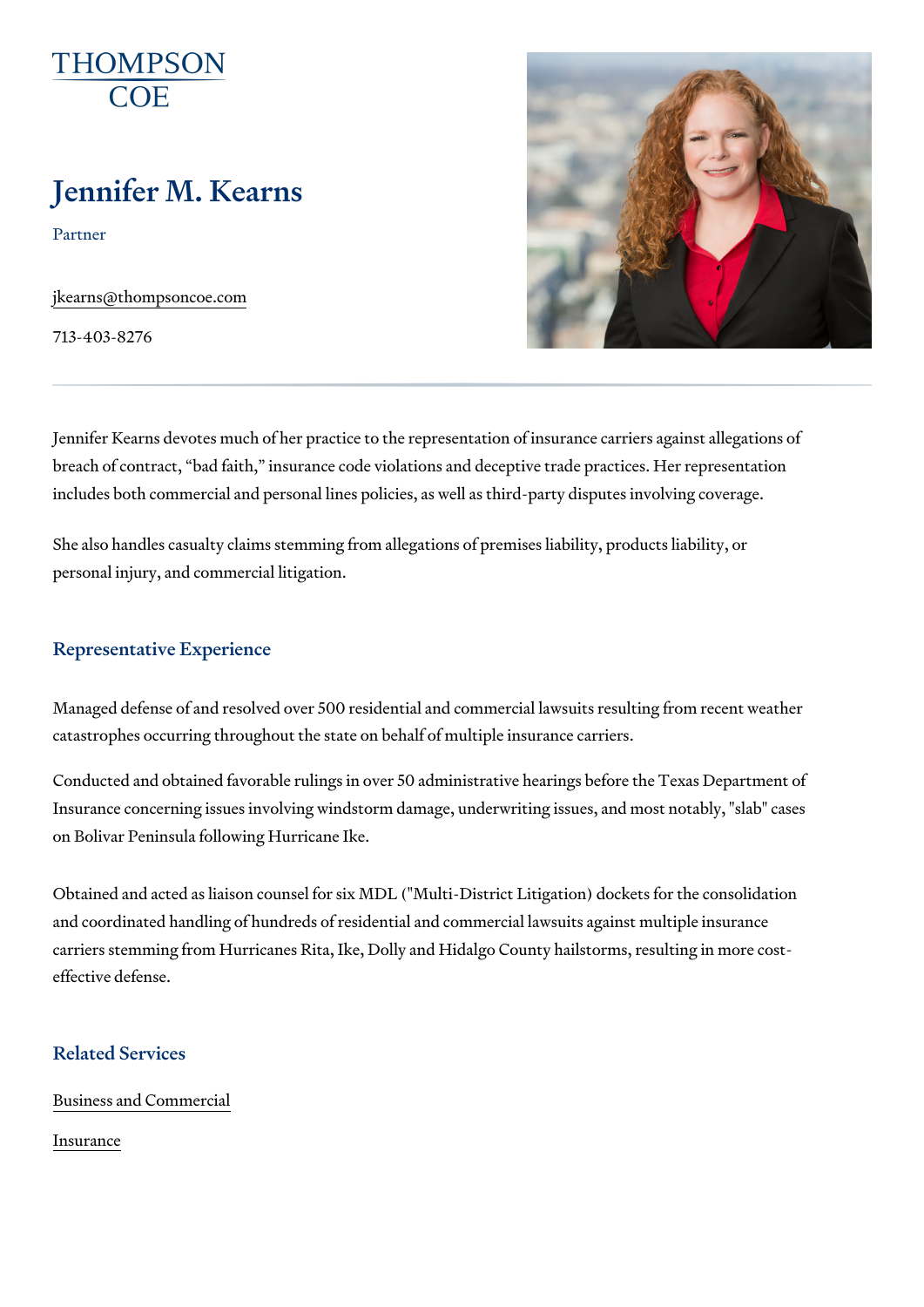#### Publications & Speaking Engagements

[Plaintiffs Bar Pushing for MDL As COV](https://www.thompsoncoe.com/resources/publications/plaintiffs-bar-pushing-for-mdl-as-covid-19-bi-suits-continue/)ID-19 BI Suits Continue May 8, 2020

Attorney Panel: Litigation Trends and Hot Topics Nomad Annual Claim Conference 2019

Technological Advancements and Their Impact on Property Claims Dallas Claims Association 2019

Technological Advancements and Their Impact on Property Claims Thompson Coe Webinar 2019

To Appraise or Not To Appraise Windstorm Insurance Network, WIND 2019 Conference 2019

Best Practices and Strategies for Handling Complicated Property Claims to Dallas Claims Association 2018

# Education, Admissions & Activities

# EDUCATION

Pepperdine University School of Law J.D., 1997

Our Lady of Lake University B.A., 1994

#### BAR ADMISSIONS

Texas 2005

California 1998

#### COURT ADMISSIONS

United States District Court of California